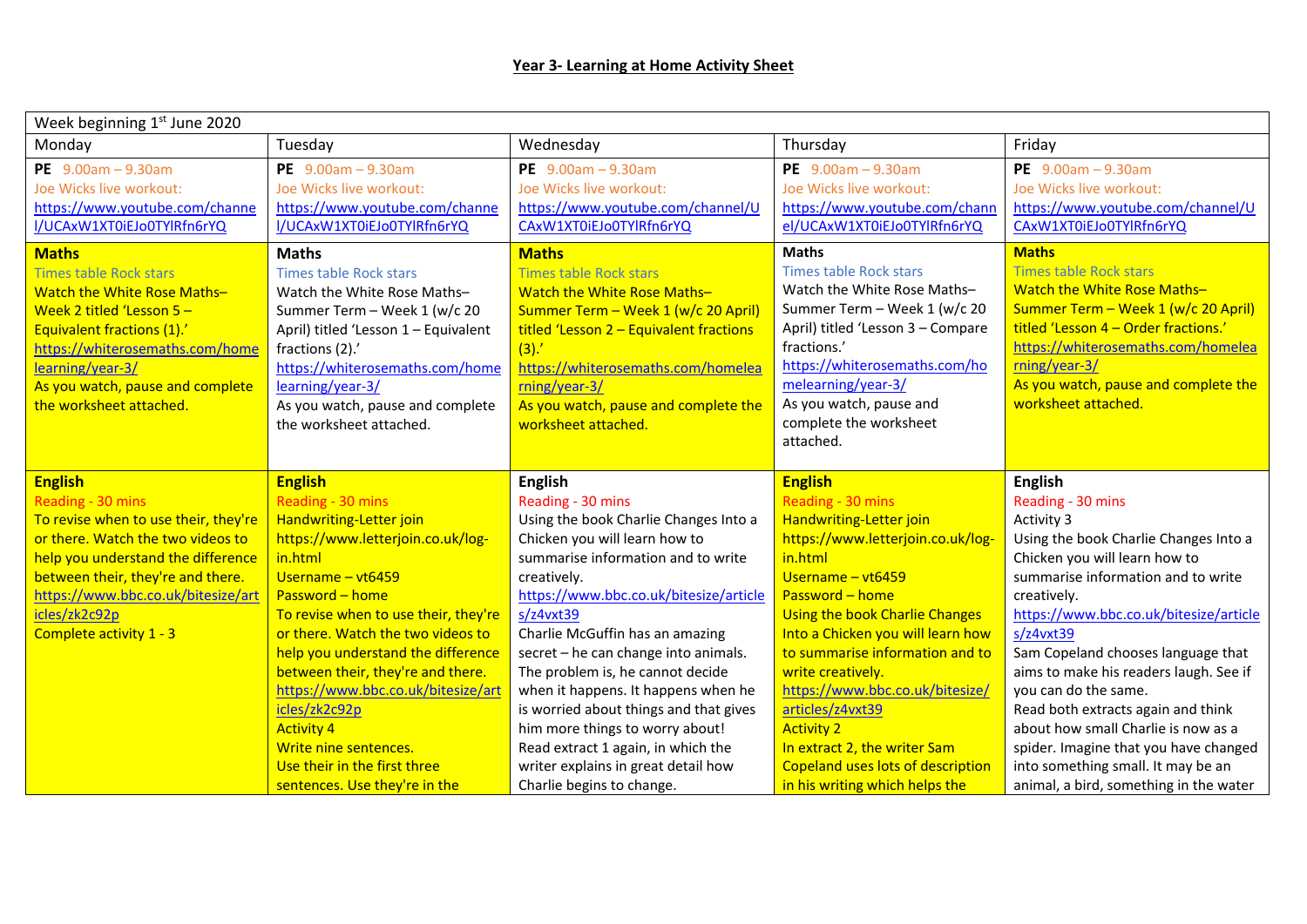## **Year 3- Learning at Home Activity Sheet**

|                                                                                                                                                                                                                     | second three sentences. Use there<br>in your final three sentences.<br>You can write about anything you<br>want. If you're really confident,<br>write a sentence that includes all<br>three homophones: their, they're<br>and there.                                                                                                                                                                                                                                                                                                  | Retell what happens to Charlie in five<br>steps. You might want to point to, jot<br>down or underline key phrases to help<br>you to sequence the events. Use time<br>adverbials to support you when you<br>are retelling his change.<br>Examples of adverbials include:<br>first<br>next<br>then<br>after that<br>finally<br>Top tip!<br>You can do this activity verbally (by<br>speaking) or you could write it down.<br>Try to remember as much detail as you<br>can about the event. | reader to imagine the scene.<br>Read some of the examples from<br>the second extract in the table<br>below and explain how they help<br>you to visualise and imagine what<br>is happening. Use the table for<br>vour answers. | or whatever you want to be. What<br>would you do if you were small?<br>Think about the benefits of being<br>really tiny. What could you do?<br>Write a list of five advantages of being<br>really small.<br>Call the list 'The Top 5 benefits of                                                    |
|---------------------------------------------------------------------------------------------------------------------------------------------------------------------------------------------------------------------|---------------------------------------------------------------------------------------------------------------------------------------------------------------------------------------------------------------------------------------------------------------------------------------------------------------------------------------------------------------------------------------------------------------------------------------------------------------------------------------------------------------------------------------|------------------------------------------------------------------------------------------------------------------------------------------------------------------------------------------------------------------------------------------------------------------------------------------------------------------------------------------------------------------------------------------------------------------------------------------------------------------------------------------|-------------------------------------------------------------------------------------------------------------------------------------------------------------------------------------------------------------------------------|-----------------------------------------------------------------------------------------------------------------------------------------------------------------------------------------------------------------------------------------------------------------------------------------------------|
| <b>RE</b> - The Sacrament of<br><b>Reconciliation</b><br>Read the attached documents.<br>Make a glossary of any unknown<br>words or phrases with definitions.<br>Also include the words penitent<br>and absolution. | <b>RE</b> - The Sacrament of<br><b>Reconciliation</b><br>Re-read the attached documents.<br>Then answer the following<br>questions in full sentences.<br>Why do you think this Sacrament is<br>called 'Reconciliation'?<br>Why is Reconciliation important for<br>everyone?<br>What kind of things do you think<br>the priest might say to the<br>penitent?<br>How do you think the person feels<br>when they hear the words of<br>forgiveness and absolution?<br>What kind of things might a person<br>do to make up for their sins? | <b>RE - The Sacrament of Reconciliation</b><br>Read the attached 'Prayer of Sorrow'.<br>Write your own prayer of sorrow.                                                                                                                                                                                                                                                                                                                                                                 | <b>RE</b> - The Sacrament of<br><b>Reconciliation</b><br>Re-enact the stages and actions<br>of the Sacrament of<br>Reconciliation. Use the attached<br>document to help you. Take<br>photographs for each stage.              | <b>RE - The Sacrament of Reconciliation</b><br>Using the information you have learnt<br>over this week, make your own<br>'Reconciliation' booklet to help a<br>person understand the different steps,<br>words and actions in celebrating the<br>Sacrament of Reconciliation and what<br>they mean. |